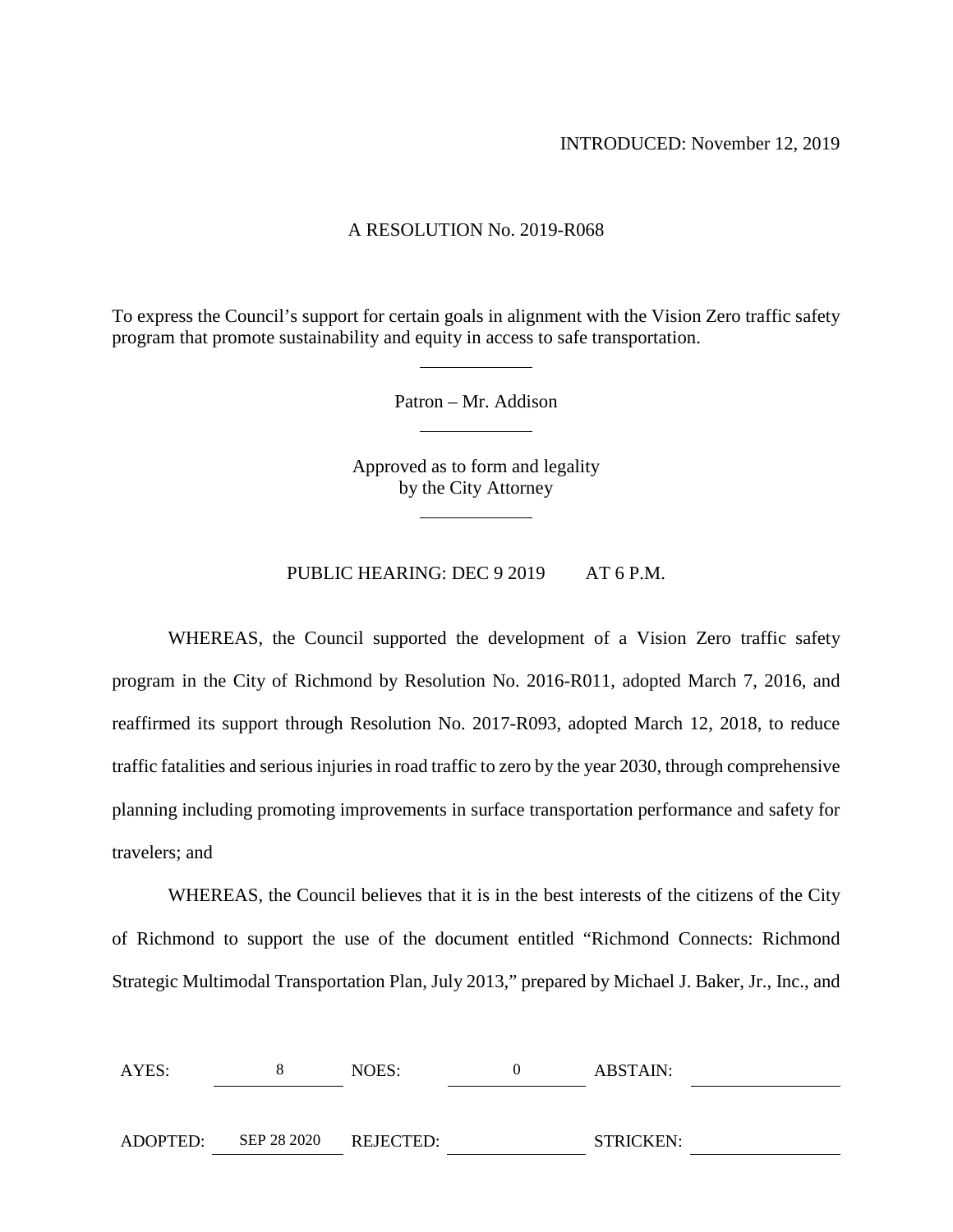Alta Planning and Design to provide guidance for the implementation of certain goals in alignment with the Vision Zero traffic safety program that promote sustainability and equity in access to safe transportation;

### NOW, THEREFORE,

### BE IT RESOLVED BY THE COUNCIL OF THE CITY OF RICHMOND:

That the Council hereby supports the following goals:

1. Reduction of the use of private automobiles as a primary transportation mode by 50 percent within 12 years of the adoption of the Plan by promoting the use of public transportation, bicycling, walking, and other multimodal transportation for commuting.

2. The development and implementation of a plan, with the advice and comment of the Greater Richmond Transit Company, to increase access to public transportation in areas identified by the Department of Public Works or other City department that have a below average transit access rating.

3. Implementation of a requirement that the Department of Public Works publish and maintain a geographic information system map of the City's High Injury Street Network showing areas having or projected by the Department of Public Works to have an above average number of traffic crashes resulting in fatalities and serious injuries.

4. Implementation of a requirement that the Department of Public Works prepare a quarterly report for the Council outlining interim goals, including speed reduction goals, which advance the priorities in the Vision Zero traffic safety program.

**A TRUE COPY:** TESTE: Andin D. Riil

**City Clerk**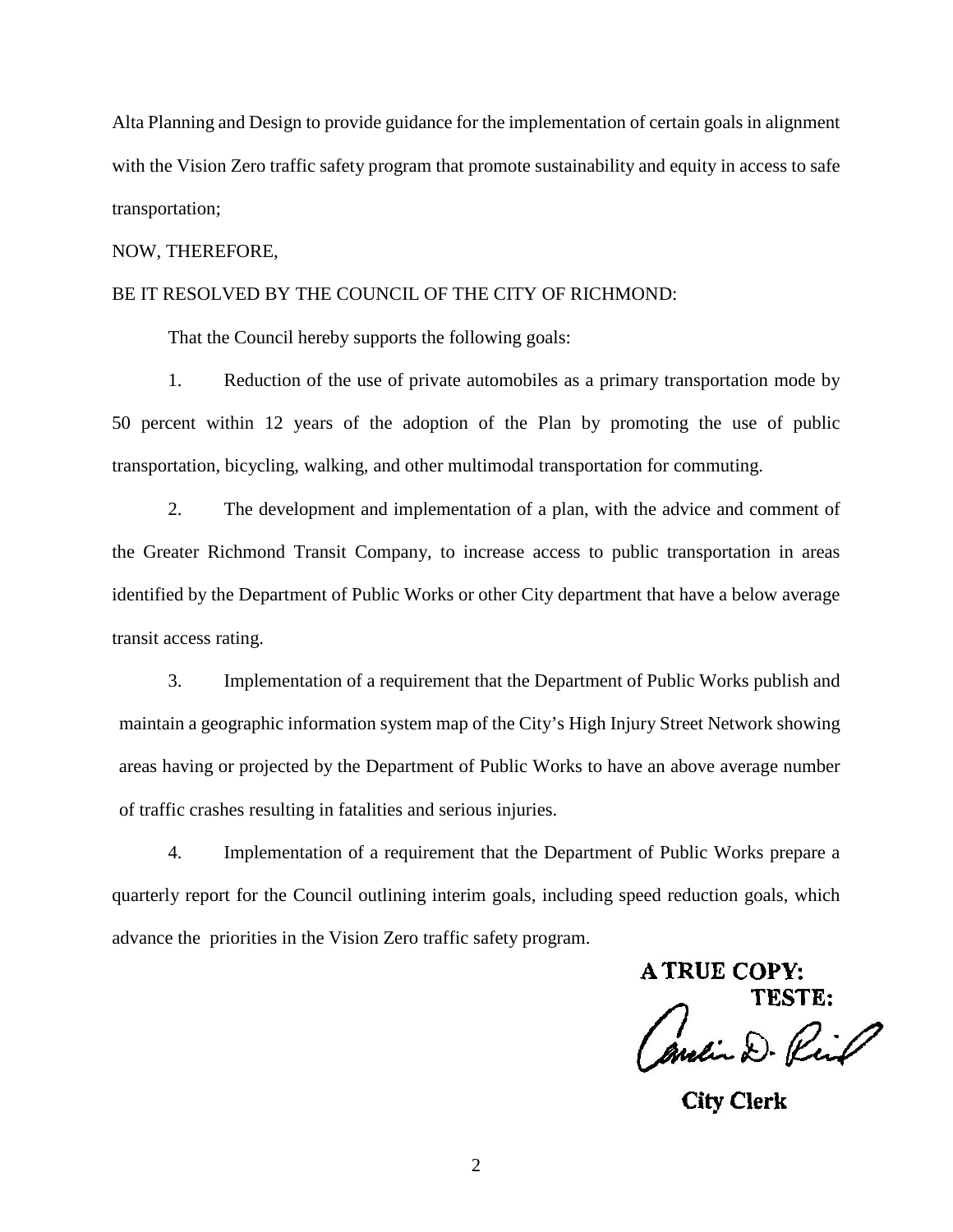

T.

### Richmond CITY The Voice of the People

Office of the Council Chief of Staff

# **Ordinance/Resolution Request**

- **TO** Allen Jackson, Richmond City Attorney Richmond Office of the City Attorney
- Meghan K. Brown NXP **THROUGH** Interim Council Chief of Staff

**FROM** William E. Echelberger, Jr. Council Budget Analyst

Andreas D. Addison, 2nd District Representative **COPY** Haskell Brown, Deputy City Attorney Daniel Wagner, 2nd District Council Liaison

RECEIVED

OFFICE OF THE CITY ATTORNEY

**DATE** October 14, 2019

PAGE/s  $1$  of  $3$ 

#### **TITLE** RVA Streets for All Initiative - Implementing Resolutions

## **REQUESTING COUNCILMEMBER/PATRON**

**SUGGESTED STANDING COMMITTEE** 

Andreas D. Addison, 2nd District Representative

Land Use, Housing, and Transportation

Richmond, Virgin a

### ORDINANCE/RESOLUTION SUMMARY

The patron requests the following 19 resolutions to implement the RVA Streets for All Initiative: A. Requesting the Mayor to include the following funding items in the proposed FY20-21 Budget: 1. Establishing a dedicated full-time employee position of Vision Zero Coordinator to work under DPW: 2. Allocating baseline funding of \$1 million in annual CIP dollars to City of

- Richmond budget specifically to work toward City's Vision Zero goals (\$1) million does not include VZ coordinator or applicable staff salaries)
- 3. Adding additional RPD traffic officers for dedicated enforcement along **High Injury Street Network:**
- 4. Allocating funding to fill vacancies or necessary new positions within DPW and PDR to achieve stated policy goals within the Omnibus package, including, but not limited to inspectors, Vision Zero Engineers, etc.
- B. Requesting the Chief Administrative Officer to make the following changes to the City's built environment:
	- 5. Requesting installation of leading pedestrian interval signals at all stoplightcontrolled intersections that also include a bike lane or other shared-use paths.

OCT 14 2019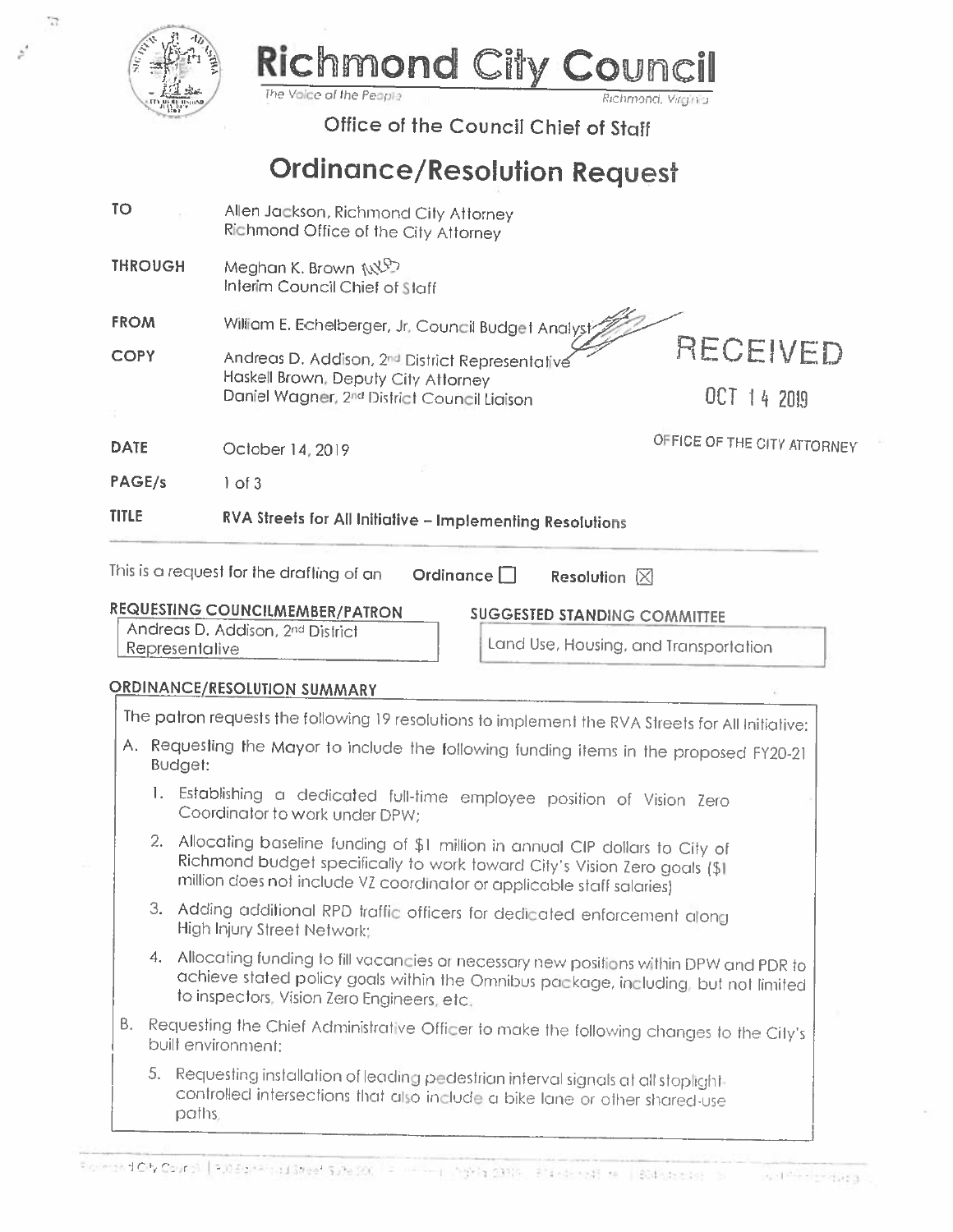6. Require developers to include new sidewalks, crosswalks and markings, profected bike lanes, shared-use paths & plans for legal curbside drop off rideshare or deliveries;

7

t,

- 7. Supporting the permission of street art in 'No Parking Zones' and high visibility street corners:
- 8. Supporting the inclusion of "must yield to pedestrians signs" to "Complete Streets" design1:
- 9. Calling for codification of a process into RVA311 or citizens and businesses to request the installation of bike racks/share mobility device parking stations in no parking zones and high visibility street corners;
- 10. Supporting development of a process to identify and designate ride-share zones in major commercial corridors to divert ride-share traffic away from bus lanes, no parking zones, bike lanes, etc., and allowing areas such as loading zones could be permitted for such use;
- 11. Supporting creation of Streetlight Lumen Guidelines for the City of Richmond street network:
- 12. Calling for an increase of streetlight lumen minimums along the High Injury **Street Network:**
- C. Requesting changes to the rules of the road to prioritize safety and inclusivity over traffic flow by:
	- 13. Calling for the establishment of a process for towing and booting cars parked illegally in crosswalks, bus lanes, and bicycle lanes. Cars can be booted in a safe and legal parking zone within a three-block radius of where the violation occurred;
	- 14. Requesting dedicated funding for automated enforcement to address red-light violations;
	- 15. Calling for the reinvestment of net revenue from automated enforcement into Vision Zero projects;
- D. Expressing Council's Support for sustained learning and data collection to inform future policy and investment by:
	- 16. Calling for DPW to identify intersections across the city with the highest volumes of pedestrian traffic, and to study the effects of installing all-walk signals at those identified intersections with the goal of improving safety for pedestrians, cyclists and other multi-modal users, and drivers;
	- 17. Calling for the integration of a Vision Zero or Violation of Public Right of Way category into RVA311 that allows residents to submit photographs of offending vehicles. Reporting data could be used by RPD for targeted enforcement purposes;
	- 18. Calling for the expansion of Safe Routes to School to all schools, and integrating Vision Zero principles into the school transportation policies and efforts at Richmond Public Schools,
		- a. Private school partnerships can be included in Safe Routes to Schools: and
		- b. Appropriate funding levels for staff and restructure shall be allocated.
- E. Setting and publishing goals to promote sustainability and equity by:
	- 19. Calling for the Administration to present the updated Richmond Connect Multimodal Transportation Plan for City Council adoption: adding

Pichmand CPv Council | FDDEast Braad Sheet | Subside: | Film Incredi Sheets | Linux Pictions | Pictions | Film Inc. | Designed Discussions | Designed Discounts | a discussions | Designed Discounts | a discussions | Designe